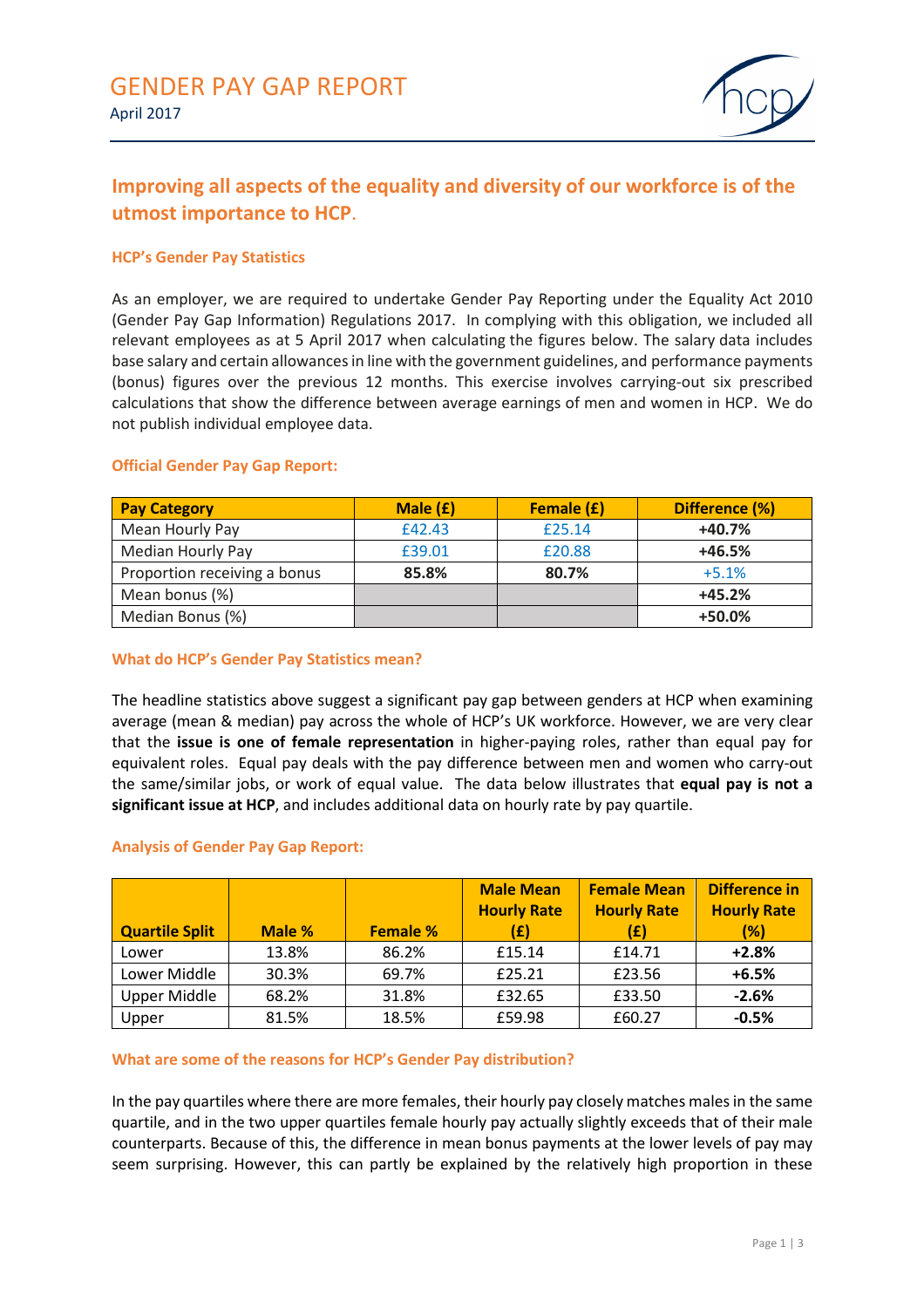groups of part-time females, whose bonus payments are pro-rated. There are no part-time male employees.

There are a range of reasons for the gender pay gap at HCP, many of which are common across most businesses:

- Relatively historic gender demographic differences in HCP. Our overall gender profile is 52% female and 48% male. However, there are proportionally significantly more females occupying roles in the lower earnings quartile, and conversely more males in the upper quartile. Like other companies across our industry, we have a lower proportion of females in senior roles than we would like.
- Individual employee choices made around; part-time working, types of occupations, and time-out of work due to caring responsibilities.
- External factors such as the sector we occupy, and the relatively technical nature of some of the roles, influences gender demographics.
- Salary sacrifice (including performance payment salary sacrifice) arrangements are excluded from the calculations which has distorted the results slightly.

# **What actions being taken by HCP to reduce the Gender Pay Gap?**

HCP's Management Board are fully committed to reducing the Gender Pay Gap, but appreciate that there is no quick fix due to the complexity of the issues surrounding the structural imbalances in our workforce. The main effort is to address the gender balance across the firm at all levels and continue to build a diverse and inclusive workforce. HCP's succession planning, recruitment and promotion policies are totally unbiassed, but we acknowledge that there is more that we can do.

Some of the initiatives that HCP have include:

- Establishment of a Diversity Working Group to help raise awareness of the issues and promote best practice across the organisation. This will include setting-up a dedicated Diversity page on the intranet portal ('HUB') and promoting an informal networking forum for female employees.
- Review how the company can offer more family friendly arrangements, including flexible working where practicable.
- Proactive steps to develop and support talented female employees to progress their careers, based around the IPR process, and encourage more to apply for roles that are underrepresented. In time we expect more women to take-on senior leadership positions with 30% female representation in the Upper Quartile by 2022.
- Publicise senior female role models, and support informal mentoring.
- Providing managers with gender bias awareness training (to help them recognise unconscious biases when making recruitment and talent management decisions).
- Active measures to ensure recruitment agencies present a gender balanced and diverse range of suitable candidates on shortlists for all vacant positions, ideally from local communities close to the place of work. Wherever possible, the establishment of mixed gender interview panels.
- Focused training for female employees to equip them with the appropriate leadership, technical and managerial competencies to help them maximise their career development opportunities within HCP.
- Implementing enhanced HR gender monitoring strategies and external benchmarking, particularly in relation to recruitment, retention and talent development.

People are at the core of HCP's aim to create outstanding value through the intelligent management of assets. The company is committed to be an equal opportunities employer and will never knowingly discriminate on grounds of sex, race, religion or belief, age, marriage or civil partnership, pregnancy/maternity, sexual orientation, gender reassignment, or disability. We endeavour to always